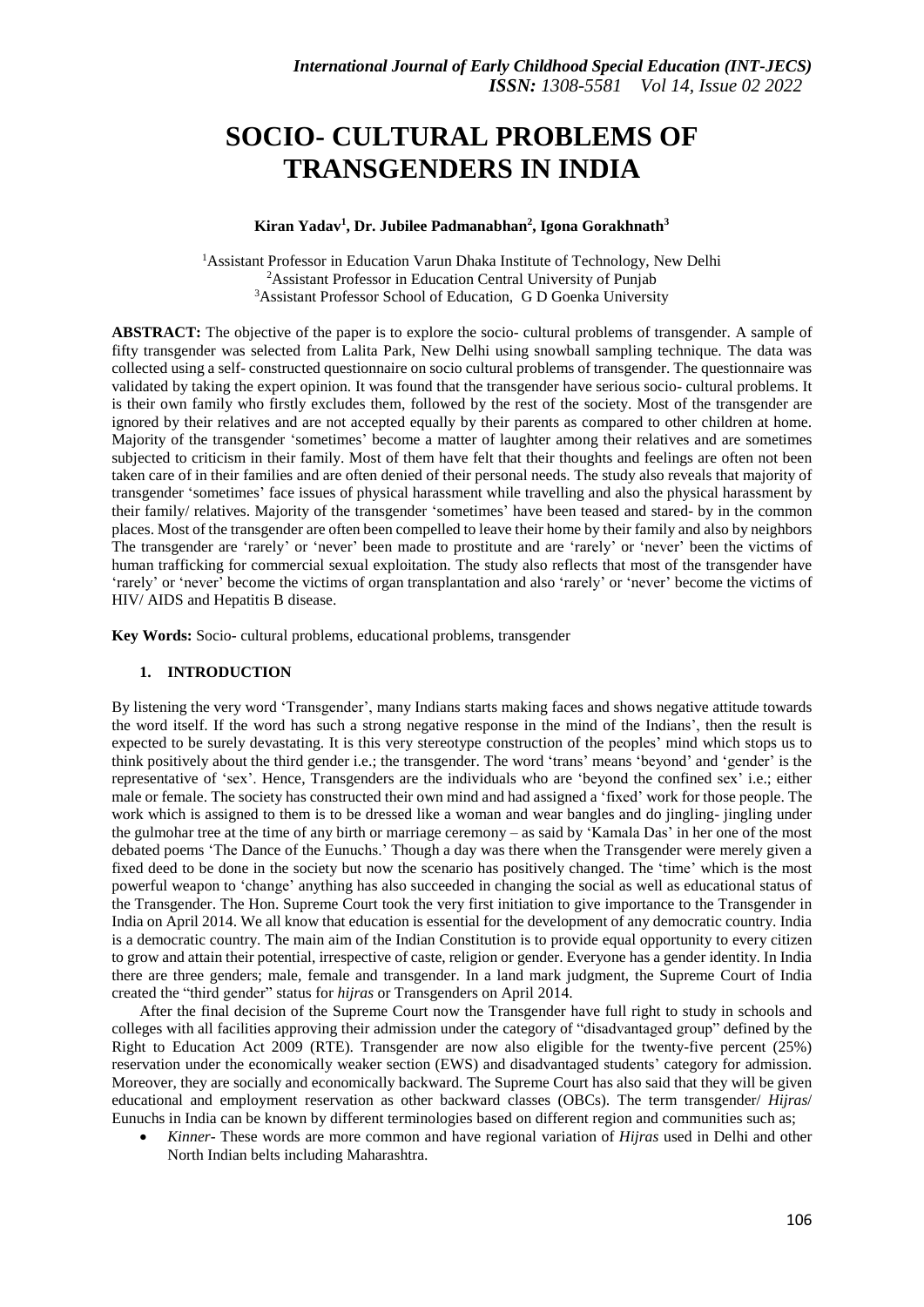# *International Journal of Early Childhood Special Education (INT-JECS) ISSN: 1308-5581 Vol 14, Issue 02 2022*

- *Aravani-* These words are more frequently used in the regional variation of *Hijras* in Tamil Nadu. Some of the *Aravani* activists want the public and media to use the term '*Thirunangi'* to refer to *Aravanis.*
- *Kothi* They are the one who are the biological male and shows varying degrees of 'femininity.' Some of the *Hijras* may also identify themselves as *'Kothis,*' but not all *Kothis* identify themselves to be as transgender or *Hijras*.
- *Shiv- Shakti* They recognize themselves to be the males who are possessed by or particularly close to a goddess and have feminine gender expression, typically located in Andhra Pradesh.
- *Jogtas/ Jogappas* They are the one who are dedicated to and serve as a servant of Goddess *Renukha Devi (Yellamma)* whose temples are present in Maharashtra and Karnataka.

The roots of Transgender in India were dated back to thirteen and fourteen centuries. During the Mughal period they enjoyed influential position and had been considered as one of the important figures in the society but after British stepped in India, their position got altered and started to be considered as "a breach of public decency." This resulted to exclusion from the society or a group and then became a subject of everyday abuse and discrimination even after the collapse of British rule in India. Many researches have been carried out around the world stressing on issue of identity, health and social stigmata and efforts have been made to get their rights and freedom by trying to provide legal protection through law and this battle is still continuing today. The roles and the behaviors of *Hijras/* Eunuchs to perceive themselves as distinctly male and female varies depending upon the individual's preferences. However, the identification of *Hijras*/ Eunuchs still remains doubtful until 2011, because the Indian census and Indian election commission classified them as 'others. But after a long struggle, in 2014 the Indian Supreme Court under Justice K.S. Radhakrishnan and A.K. Sikri has successfully passed a resolution to recognize them in third gender category (NALSA V/S U.O.I. Case, 2014).

## **Socio- cultural problems of transgender**

The exclusion of transgender has been faced by them in their day to day life. The very first exclusion of Transgenders start from their home itself (Delliswararao and Hangsing, 2018). It is their own family who rejects them to accept and are often forced to leave their family. "Home" and "family" is the very basic need of every individual for their development in any field and if the family itself rejects them to accept, then the future of the Transgenders can be seen very clearly moving towards their destruction. Sivakami and Veena (2011) discussed that as a result of victimization, they face a lot of problems in their family and school. Parents themselves rejects them, then the acceptance from the rest of the society is a big question mark for the existence of the Transgender in the normal society (Hotchandani, 2017). India is often praised for "Unity in Diversity" which also includes the concept of "Live and Let Live". Jointly, we can say that India is a diverse nation with diversities in many aspects such as gender, culture, customs, region, religion, language, caste, creed, color etc. And this very concept imparts the common understanding about Indians that the people of India have high tolerance level, high acceptance level and also respect wide range of differences in cultures, religions, languages, and customs. Despite Indian society's general climate of acceptance and tolerance, there appears to be limited public knowledge and understanding of same sex, sexual orientation and people whose gender identity and expression are incongruent with their biological sex. Human rights violations against sexual minorities including the transgender communities in India have been widely documented. Gayathri and Karthikeyan (2016) highlighted multiple problems faced by the *Hijaras,* which necessitate a variety of solutions and actions. Some actions require immediate implementation such as introducing *Hijara* specific welfare schemes. Whereas some actions need to be taken on a long-term basis by changing the negative attitude of the general public and increasing accurate knowledge about *Hijara* community. The required changes need to be reflected in policies and laws; attitude of the government, general public and health care providers; and health care systems and practice. Transgender women require understanding and support of the government, health care professions, general public as well as their family members. People need to understand and accept that human are diverse. People have the right to be what they are and what they want to be. For transgender people, the same holds true. They deserve social and economic security in a diverse nation like India. The discrimination and violence that *Hijaras* face shows it is high time that both the government and the human rights movement in the country begin to take this issue with the seriousness it deserves. Kisha (2017) found out the psychosocial problems like (anxiety, low self- esteem, guilt etc.) which can affect wellbeing and quality of life of Male to Female transgender in India. His study concluded that the younger transgender has had higher social anxiety. Researcher found that this community composed of strict hierarchy with large groups of hijras from different areas forming different houses called gharanas. Here, the investigator discusses about an indirect marriage (which is a social institution) ceremony of *Hijras* (Kalra (2011).

Chakrapani (2010) reported that most of the families do not accept if their male child starts behaving in ways that are considered feminine which is inappropriate to the expected gender role. Types of discrimination reported by *Hijras* or Transgender communities in the healthcare settings include- deliberate use of male pronouns in addressing *Hijras;* registering them as 'males' and admitting them in male wards, humiliation faced in having to stand in the male queue; verbal harassment by the hospital staff and patients; and lack of healthcare providers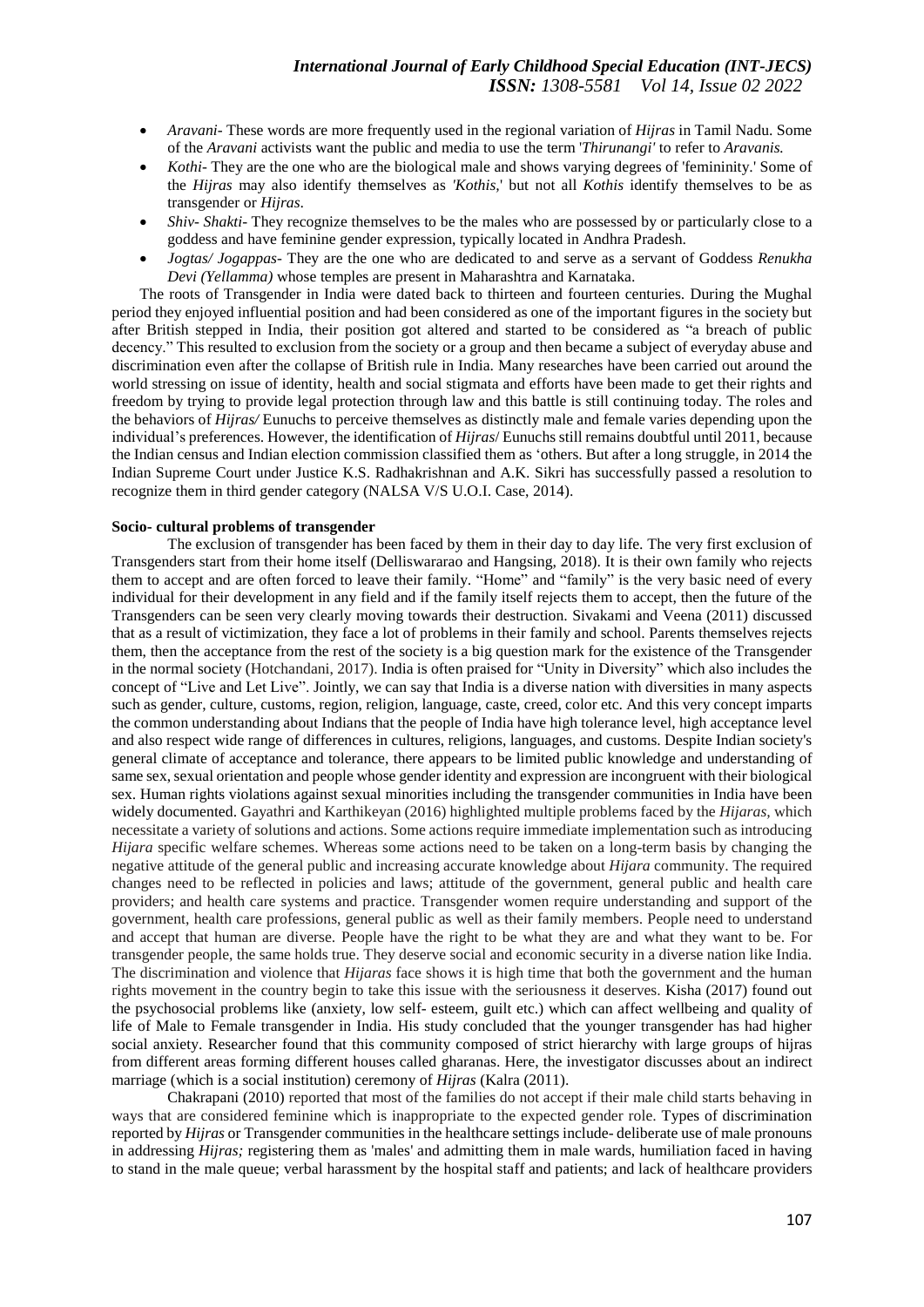who are sensitive to and trained on providing treatment or care to transgender people and even denial of medical services. Discrimination could be due to transgender status, sex work status or HIV status or a combination of these (UNDP, 2010).

There were very few researches done on the related topic both in India and abroad. Moreover, the investigator struggled hard to get the research papers on the related topic though there were enough theoretical papers. The reviews suggest that most of the researches were done on either social aspect of the Transgender or on the educational aspects of Transgender. It is very essential to know the socio- cultural problems faced by transgender which stops them from pursuing their education and also their rights in society. The perception of transgender towards their education is also an important aspect of study which can help in promoting their education through various programs and information. Hence, the paper intends to study the Socio- Cultural problems of transgender.

#### **Operational definition of Socio- Cultural Problems**

In the present paper, socio- cultural problems include the problems pertaining to transgender such as disrespect, downtrodden, child nabbing, unwanted attention, rejection of entry, physical abuse, leaving their home, STI (Sexually Transmitted Infection), human trafficking and social exclusion.

# **2. METHODOLOGY**

The study comes under survey method of the descriptive type of research as it focuses on studying the socio- cultural problems of transgender community. The investigator constructed a questionnaire to know the socio- cultural problems of the transgender. The study is also said to be a qualitative one due to the domain wise percentage analysis of socio- cultural problems of the transgender. The population of the present study was the transgender from New Delhi, India. Here, the investigator has used the snowball sampling technique wherein the investigator managed to locate the exact location of the transgender with the help of some shopkeepers near Lakshmi Nagar metro station, New Delhi. After reaching the location the investigator could find three transgender and with their help the investigator found the next transgender and so on. Finally, a total of 50 transgender were contacted from Lakshmi Nagar, New Delhi to collect the data. The investigator has not used any sampling structure as such because the transgender people are the rare or marginal community and finding them is not an easy task. There was no fixed sample size opted by the investigator in the present study. The size of the sample depended on how the transgender responded and co-operated the investigator at the field. Despite of few challenges the investigator managed to collect 50 samples from the field i.e., from Lalita Park, Laxmi Nagar, New Delhi. The area of the sample is Lalita Park, Laxmi Nagar, New Delhi

#### **Description of tools**

The questionnaire on socio- cultural problems consists of 20 items which are distributed into four dimensions i.e., a) disrespect, downtrodden, rejection of entry and social exclusion, b) child nabbing and physical abuse, c) Unwanted attention and leaving their home and d) sexually transmitted infections and human trafficking. From the reviews, it is evident that the transgender has many challenges in their day-to-day life. Socio- cultural aspects is one such area where the transgender faces many issues from the society. Hence, the investigator decides to have a detailed study in order to reach a better solution for the problems faced by the transgender. The following dimensions are set for the present study of socio- cultural problems of transgender;

- a) Disrespect, downtrodden, rejection of entry and social exclusion: It reflects the problems faced by the transgender in their day-to-day life both inside and outside their home/ family. The special emphasis is on how they are not being happily accepted in their family as well as in the public/ society. This domain covers the items from1 to 6 in the present questionnaire.
- b) Child nabbing and physical abuse: This criterion reflects the problems faced by the transgender regarding kidnaping or seizing the children and physical abuse in the public by the members of the society, family and relatives.
- c) Unwanted attention and leaving their home: The items under this criterion focuses on the mental/ psychological and emotional disturbances due to unwanted attention in the public and by the neighbors/ family members which often leads to the detachment of the transgender from their home.
- d) Sexually transmitted infection (STI) and human trafficking: The items under this criterion focus on the different types of diseases caused due to unsafe sexual relations leading to transmission of Sexually Transmitted Infections (STI) such as AIDS, Hepatitis B etc. and also illegally transporting of transgender from one place to another for forced labor or sexual exploitation.

The dimension wise distribution of items regarding socio cultural problems is given in table no.1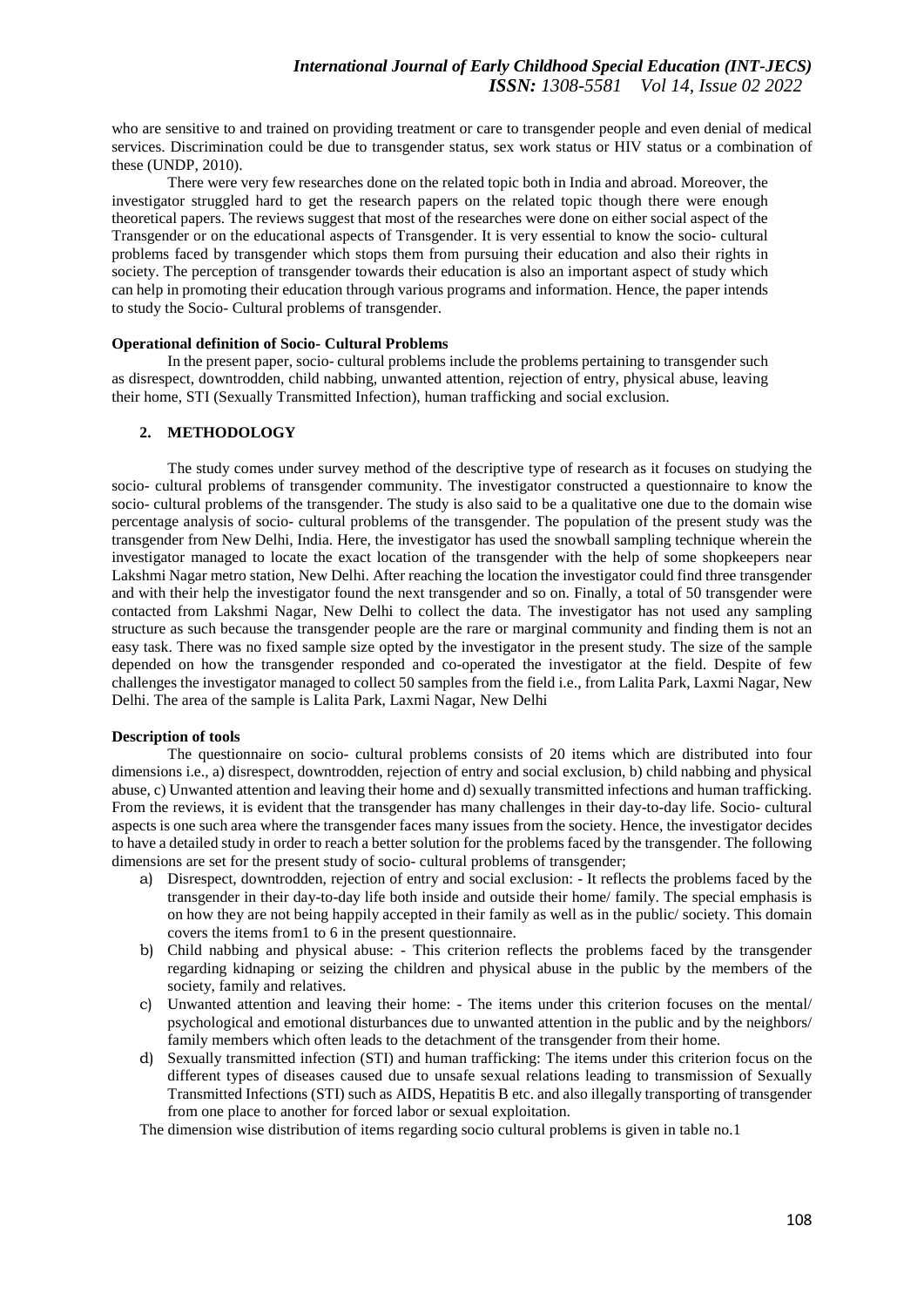| SL.<br>NO. | <b>Criteria</b>                                                      | <b>Initial</b><br><b>Number</b><br>of<br>items | Final<br><b>Number</b><br>of items | <b>Item</b><br>Nos. |
|------------|----------------------------------------------------------------------|------------------------------------------------|------------------------------------|---------------------|
| 1.         | Disrespect, Downtrodden, Rejection of Entry and<br>Social Exclusion. | 8                                              | 6                                  | $1-6$               |
| 2.         | Child Nabbing and Physical Abuse                                     | 5                                              | $\overline{4}$                     | $7-10$              |
| 3.         | Unwanted Attention and Leaving their home                            | 4                                              | $\overline{4}$                     | $11 - 14$           |
| 4.         | Sexually Transmitted Infection (STI) and Human<br>Trafficking        | 6                                              | 6                                  | $15 - 20$           |
|            | <b>Total</b>                                                         | 23                                             | 20                                 |                     |

**Table No. 1: Dimension wise distribution of the items on socio- cultural problems**

There were five alternatives given as response to each item, such as ALWAYS, OFTEN, SOMETIMES, RARELY and NEVER. There was no scoring pattern used because it was not needed in the present study. Instead of scoring, the investigator has used the percentage analysis where the total number of responses for each item is calculated and the percentage of the respondents for each item was analyzed for a detailed item wise analysis. In order to ensure its content validity, the items of the questionnaires were subjected to expert reviews for further opinion and suggestions.

## **Analysis of data on socio- cultural problems of transgender**

In order to analyze the socio- cultural problems of transgender, the following research question was formulated;

# **Research Question: What is the socio- cultural problems faced by transgender?**

The items on the socio- cultural problems faced by transgender given in the questionnaire on socio cultural problems of transgender was analyzed using percentage analysis based on the response obtained from 50 respondents on the response such as ALWAYS, OFTEN, SOMETIMES, RARELY and NEVER. The table no. 2 and graph no. 1 show the percentage analysis of items on socio- cultural dimension. Each item was analyzed to derive at the conclusion pertaining to the socio- cultural problems faced by the transgender.

| SL.<br>NO | <b>ITEMS</b>                                                                                    | <b>TOTAL NO. OF</b><br><b>RESPONDENT</b><br>S | <b>ALWAY</b><br>S | <b>OFTE</b><br>N | <b>SOMETIME</b><br>S | <b>RAREL</b><br>Y   | <b>NEVE</b><br>R    |
|-----------|-------------------------------------------------------------------------------------------------|-----------------------------------------------|-------------------|------------------|----------------------|---------------------|---------------------|
| 1.        | am ignored<br>$\mathbf{I}$                                                                      | 50                                            | 41 $(82%)$        | $\overline{4}$   | $\Omega$             | $\theta$            | $5(10\%)$           |
|           | by<br>my<br>relatives.                                                                          |                                               |                   | (8%)             | $(0\%)$              | $(0\%)$             |                     |
| 2.        | My parents do<br>not accept me<br>equally<br>as<br>compared<br>to<br>other children<br>at home. | 50                                            | 38 (76%)          | $\tau$<br>(14%)  | 5<br>$(10\%)$        | $\Omega$<br>$(0\%)$ | $\Omega$<br>$(0\%)$ |
| 3.        | I am a matter<br>laughter<br>of<br>my<br>among<br>relatives.                                    | 50                                            | 13(26%)           | 17<br>(34%)      | 17<br>(34%)          | 3<br>(6%)           | $\Omega$<br>$(0\%)$ |

**Table No. 2 Percentage analysis of socio- cultural problems of transgender**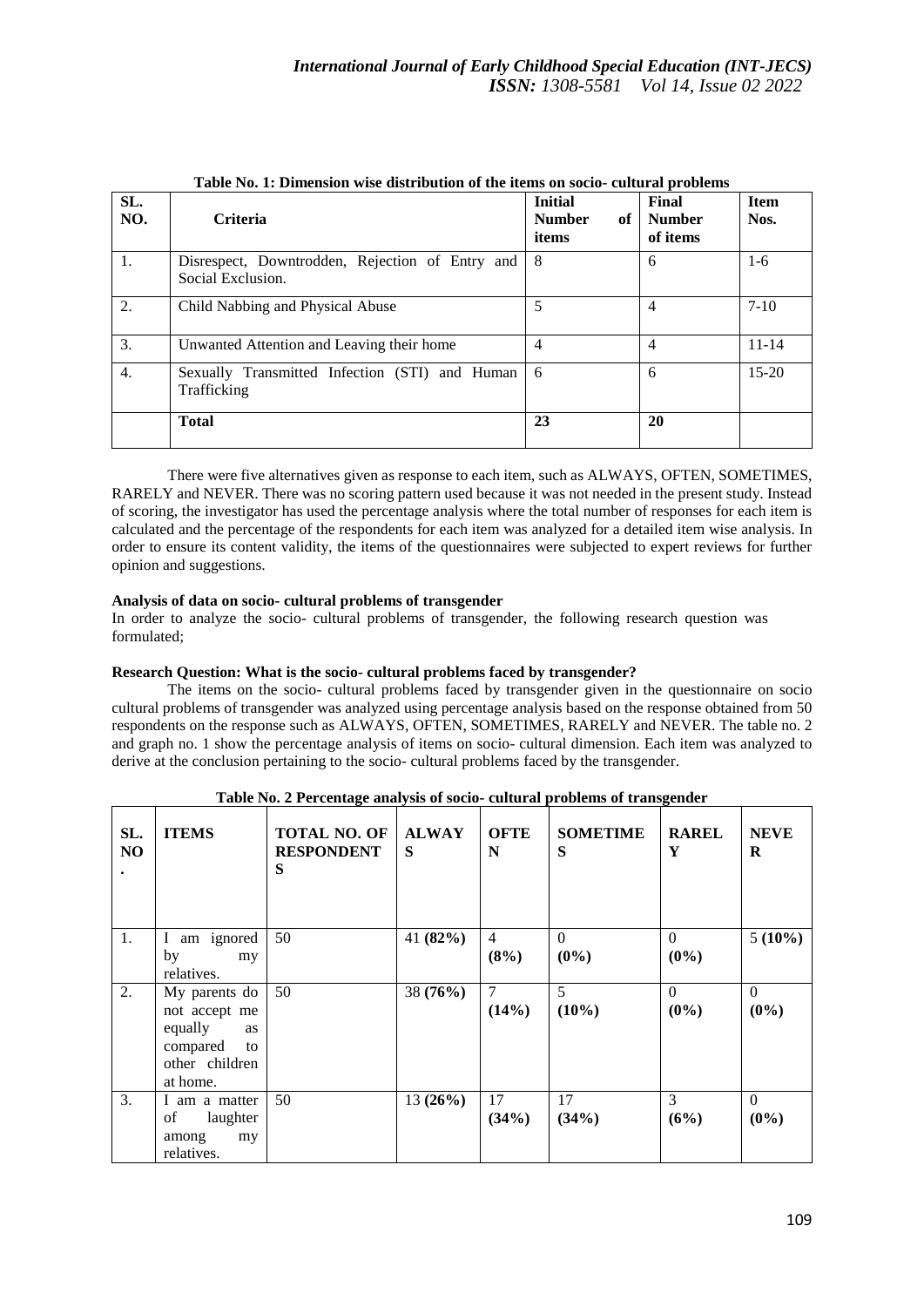| $\overline{4}$ . | I am subjected<br>to criticism in<br>my<br>community.                                                                 | 50              | 12(24%)                     | 18<br>(36%)               | 18<br>(36%)               | $\overline{2}$<br>(4%)      | $\boldsymbol{0}$<br>$(0\%)$ |
|------------------|-----------------------------------------------------------------------------------------------------------------------|-----------------|-----------------------------|---------------------------|---------------------------|-----------------------------|-----------------------------|
| $\overline{5}$ . | thoughts<br>My<br>feelings<br>and<br>are not taken<br>care of in my<br>family.                                        | 50              | 16(32%)                     | 32<br>(64%)               | $\overline{2}$<br>(4%)    | $\overline{0}$<br>$(0\%)$   | $\Omega$<br>$(0\%)$         |
| 6.               | I am denied of<br>personal<br>needs.                                                                                  | $\overline{50}$ | 11(22%)                     | $\overline{37}$<br>(74%)  | $\overline{2}$<br>(4%)    | $\overline{0}$<br>$(0\%)$   | $\overline{0}$<br>$(0\%)$   |
| 7.               | I am arrested<br>by Police for<br>no reason.                                                                          | 50              | $\overline{4}$<br>(8%)      | $\mathbf{0}$<br>$(0\%)$   | $\overline{0}$<br>$(0\%)$ | 14 (28%)                    | 32<br>(64%)                 |
| 8.               | Transgender<br>children<br>are<br>kidnapped for<br>physical<br>relations.                                             | 50              | $\overline{4}$<br>(8%)      | $\overline{0}$<br>$(0\%)$ | $\mathbf{1}$<br>(2%)      | $15(30\%)$                  | 30<br>$(60\%)$              |
| 9.               | I am physically<br>harassed while<br>travelling.                                                                      | 50              | $\mathbf{0}$<br>$(0\%)$     | 1<br>(2%)                 | 31<br>(62%)               | $\overline{4}$<br>(8%)      | 14<br>(28%)                 |
| 10.              | I am physically<br>harassed<br>by<br>family/<br>my<br>relatives.                                                      | $\overline{50}$ | $\boldsymbol{0}$<br>$(0\%)$ | 12<br>(24%)               | 30<br>$(60\%)$            | $\overline{2}$<br>(4%)      | 7(14%)                      |
| 11.              | I have<br>been<br>teased.                                                                                             | $\overline{50}$ | $\mathbf{0}$<br>$(0\%)$     | $\overline{3}$<br>(6%)    | 34<br>(68%)               | $\overline{8}$<br>(16%)     | $5(10\%)$                   |
| 12.              | I am stared-by<br>in the common<br>place.                                                                             | 50              | $\boldsymbol{0}$<br>$(0\%)$ | $\overline{4}$<br>(8%)    | 28<br>(56%)               | 14 (28%)                    | $\overline{4}$<br>(8%)      |
| 13.              | family<br>My<br>compels me to<br>leave home.                                                                          | $\overline{50}$ | 3<br>(6%)                   | 41<br>(82%)               | $\overline{2}$<br>(4%)    | $\overline{0}$<br>$(0\%)$   | $\overline{4}$<br>(8%)      |
| 14.              | My neighbors<br>compels me to<br>leave<br>my<br>home.                                                                 | 50              | 1<br>$(2\%)$                | 42<br>(84%)               | $\overline{2}$<br>(4%)    | $\boldsymbol{0}$<br>$(0\%)$ | 6(12%)                      |
| 15.              | Many<br>transgender are<br>made to be<br>prostitutes.                                                                 | 50              | $\boldsymbol{0}$<br>$(0\%)$ | $\mathbf{1}$<br>(2%)      | $\overline{3}$<br>(6%)    | 24 (48%)                    | 22<br>(44%)                 |
| 16.              | Most of the<br>transgender are<br>the victims of<br>human<br>trafficking for<br>commercial<br>sexual<br>exploitation. | 50              | $\overline{0}$<br>$(0\%)$   | $\overline{0}$<br>$(0\%)$ | 13<br>(26%)               | 21(42%)                     | 16<br>(32%)                 |
| 17.              | Many<br>transgender are<br>the victims of<br>organ<br>transplantation                                                 | 50              | $\boldsymbol{0}$<br>$(0\%)$ | $\mathbf{0}$<br>$(0\%)$   | 13<br>(26%)               | 14(28%)                     | 22<br>(44%)                 |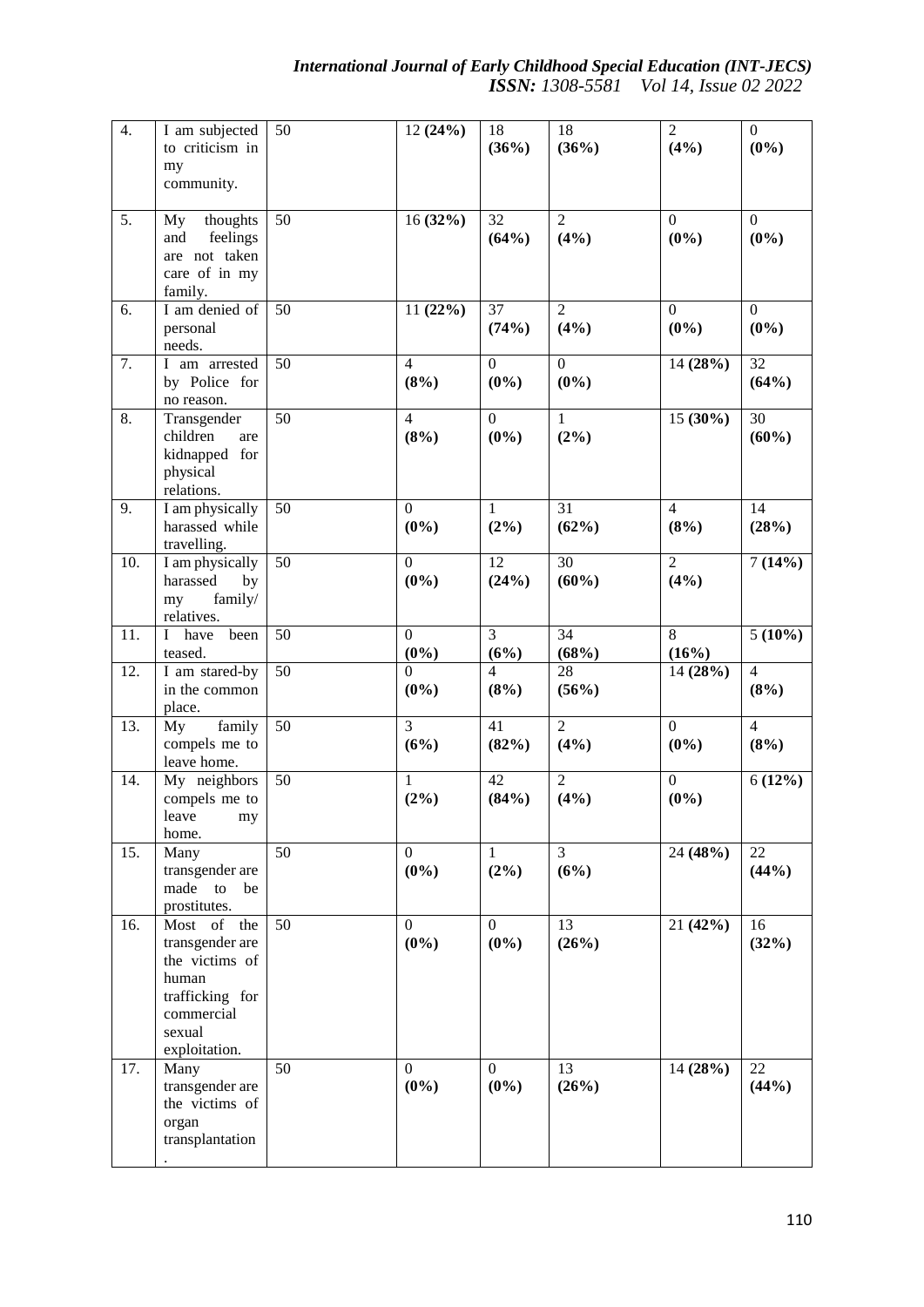| 18. | Many              | 50 | $\Omega$ | $\Omega$ | $\overline{4}$ | 23(46%) | 23    |
|-----|-------------------|----|----------|----------|----------------|---------|-------|
|     | transgender are   |    | $(0\%)$  | $(0\%)$  | (8%)           |         | (46%) |
|     | victims<br>of     |    |          |          |                |         |       |
|     | HIV/AIDS.         |    |          |          |                |         |       |
| 19. | Many              | 50 | $\Omega$ |          | 4              | 22(44%) | 23    |
|     | transgender are   |    | $(0\%)$  | $(2\%)$  | (8%)           |         | (46%) |
|     | suffering from    |    |          |          |                |         |       |
|     | Hepatitis B.      |    |          |          |                |         |       |
| 20. | I ignore to visit | 50 | $\Omega$ | 10       |                | 17(34%) | 22    |
|     | doctors fearing   |    | $(0\%)$  | (20%)    | (2%)           |         | (44%) |
|     | have<br>to        |    |          |          |                |         |       |
|     | Sexually          |    |          |          |                |         |       |
|     | Transmitted       |    |          |          |                |         |       |
|     | Disease.          |    |          |          |                |         |       |





## **Graph No. 1 Percentage analysis of socio- cultural problems of transgender**

The item wise analysis of the socio- cultural problems of transgender is as follows;

*I am ignored by my relatives* 

Table no. 2 reveals that 82% of the transgender are always ignored by their relatives, 8% are often ignored by their relatives and 10% of the transgender are never been ignored by their relatives and have good relationship with them. Hence, it is found that majority of the transgender are ignored by their relatives.

*My parents do not accept me equally as compared to other children at home*

Table no. 2 reveals that 76% of the transgender are always not accepted equally as compared to other children at home, 14% are often not accepted at home and 10% of the transgender are sometimes not accepted equally at their home. Hence, it is found that majority of the transgenders are not accepted equally as compared to other children at home.

*I am a matter of laughter among my relatives*

Table no. 2 reveals that 34% of the transgender responded that they have 'sometimes' and 'often' become a matter of laughter among their relatives, 26% of the transgender responded that they have always become a matter of laughter among their relatives and 6% of the transgender rarely become a matter of laughter among their relatives. Hence, it is found that majority of the transgender become a matter of laughter among their relatives. *I am subjected to criticism in my family community*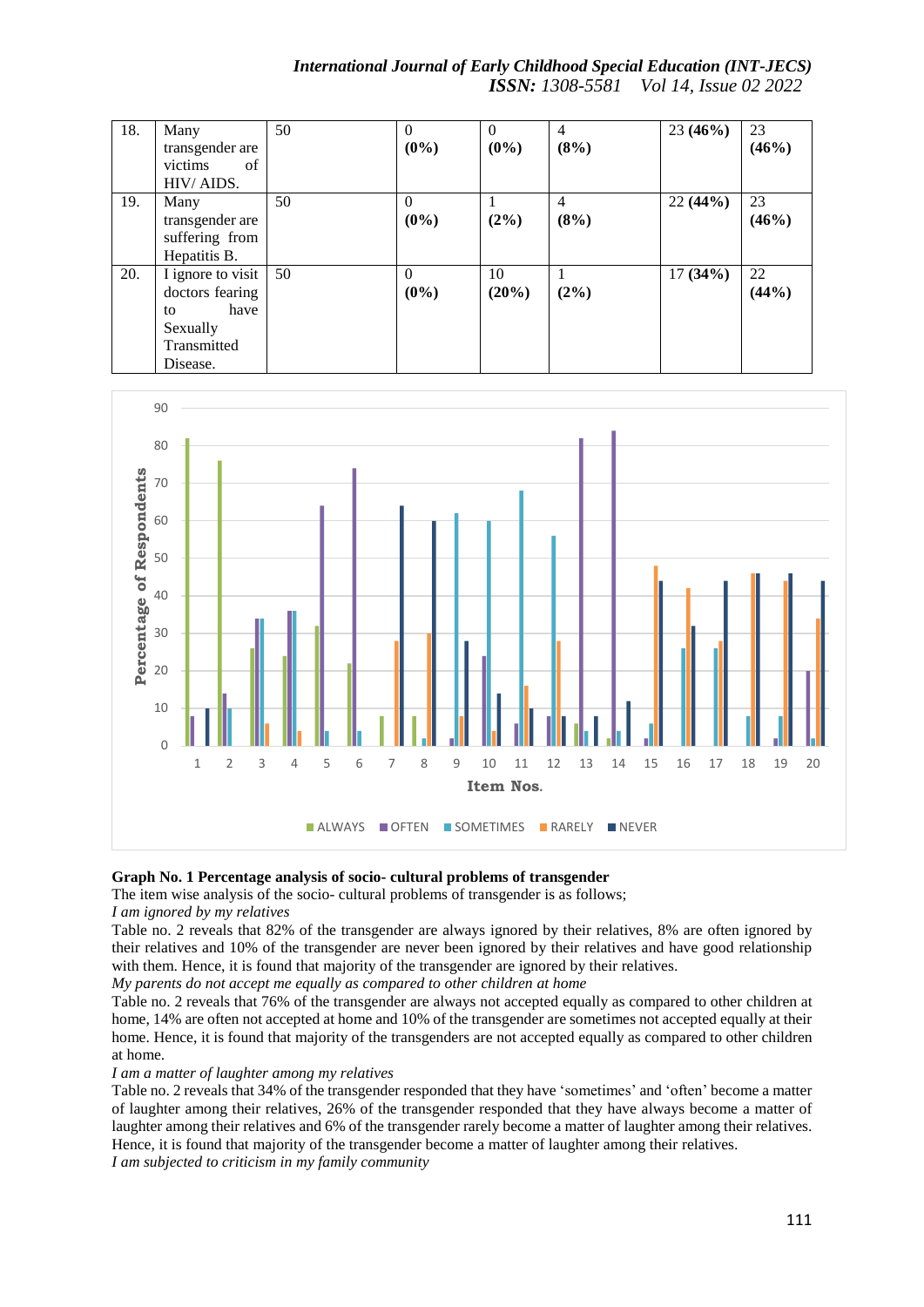# *International Journal of Early Childhood Special Education (INT-JECS) ISSN: 1308-5581 Vol 14, Issue 02 2022*

From Table no. 2 it is found that 36% of the transgender responded that they were 'sometimes' and 'often' been subjected to criticism in their family, 24% of them have always become a subject to criticism and 4% of the transgender 'rarely' become subjected to criticism in their family. Hence, it is found that majority of the transgender are subjected to criticism in their family community.

## *My thoughts and feelings are not taken care of in my family*

Table no. 2 reveals that 64% of the transgender' thoughts and feeling are often not taken care of in their family, 32% of them responded that their thoughts and feelings are always not taken care of in their family and 4% of the transgender' thoughts and feelings are sometimes not taken care in their family. Hence, it is found that majority of the transgender thoughts and feelings are not taken care in their family.

#### *I am denied of personal needs*

Table no. 2 reveals that 74% of the transgender are 'often' denied of personal needs, 22% of the transgender are 'always' denied of personal needs and 4% of the transgender are 'sometimes' denied of personal needs. Hence, it is found that majority of the trangenders are denied of personal needs.

#### *I am arrested by Police for no reason*

Table no. 2 reveals that 64% of the transgender are 'never' arrested by police for no reason, 28% of the transgender are 'rarely' arrested by police for no reason and 8% of the transgender are 'always' arrested by police for no reason. Hence, it is found that majority of the trangenders are not arrested by the police for no reason.

# *Transgender children are kidnapped for physical relations*

Table no. 2 reveals that 60% of the transgender children are 'never' kidnapped for physical relations, 30% of the transgender children are 'rarely' kidnapped for physical relations, 8% of the transgender children are 'always' kidnapped for physical relations and 2% of the transgender children are 'sometimes' kidnapped for physical relations. Hence, it is found that majority of the transgender children are not kidnapped for physical relations. *I am physically harassed while travelling*

Table no. 2 reveals that 62% of the transgender responded that they are 'sometimes' physically harassed while travelling, 28% of responded that they were 'never' physically harassed while travelling, 8% of the transgender opined that they were 'rarely' physically harassed while travelling and 2% of them opined that they were 'often' physically harassed while travelling. Hence, it is found that majority of the transgender are sometimes physically harassed while travelling.

## *I am physically harassed by my family/ relatives*

Table no. 2 reveals that 60% of the transgender are 'sometimes' physically harassed by their family/ relatives, 24% of the transgender are 'often' physically harassed by their family/ relatives, 14% of the transgender are 'never' physically harassed by their family/ relatives and 4% of the transgender are 'rarely' physically harassed by their family/ relatives. Hence, it is found that majority of the transgender are sometimes physically harassed by their family/ relatives.

#### *I have been teased*

Table no. 2 reveals that 68% of the transgender have 'sometimes' been teased, 16% of the transgender have 'rarely' been teased, 10% of the transgender have 'never' been teased and 6% of the transgender have 'often' been teased. Hence, it is found that majority of the transgender have sometimes been teased.

# *I am stared-by in the common place*

Table no. 2 reveals that 56% of the transgender are 'sometimes' stared-by in the common place, 28% of the transgender are 'rarely' stared-by in the common place, 8% of the transgender are 'never' and 'often' stared-by in the common place. Hence, it is found that majority of the transgender are sometimes stared-by in the common place.

#### *My family compels me to leave home*

Table no. 2 reveals that 82% of the transgender are often compelled to leave their home whereas 8% of them have never experienced such cases. There are 6% and 4% of the transgender who are 'always' and 'sometimes' compelled to leave their home respectively. Hence, it is found that majority of the transgender are often compelled to leave their home by their family.

## *My neighbors compel me to leave my home*

Table no. 2 reveals that 82% of the transgender are often compelled to leave their home by neighbors whereas 12% of them have never experienced such cases. There are 4% and 2% of the transgender who are 'sometimes' and 'always' compelled to leave their home by their neighbors respectively. Hence, it is found that majority of the transgender are often compelled to leave their home by their neighbors. The percentage analysis of the response to the item is given in graph 3.15

## *Many transgenders are made to be prostitutes*

Table no. 2 reveals that 48% of the transgender are rarely made to prostitute, 44% of them responded that they have never made to be prostitute, 6% of them opined that they are sometimes made to be prostitute and 2% of the transgender responded that they are often made to be prostitute. Hence, it is found that majority of the transgender opined that transgender are rarely made to be prostitutes.

*Most of the transgender are the victims of human trafficking for commercial sexual exploitation*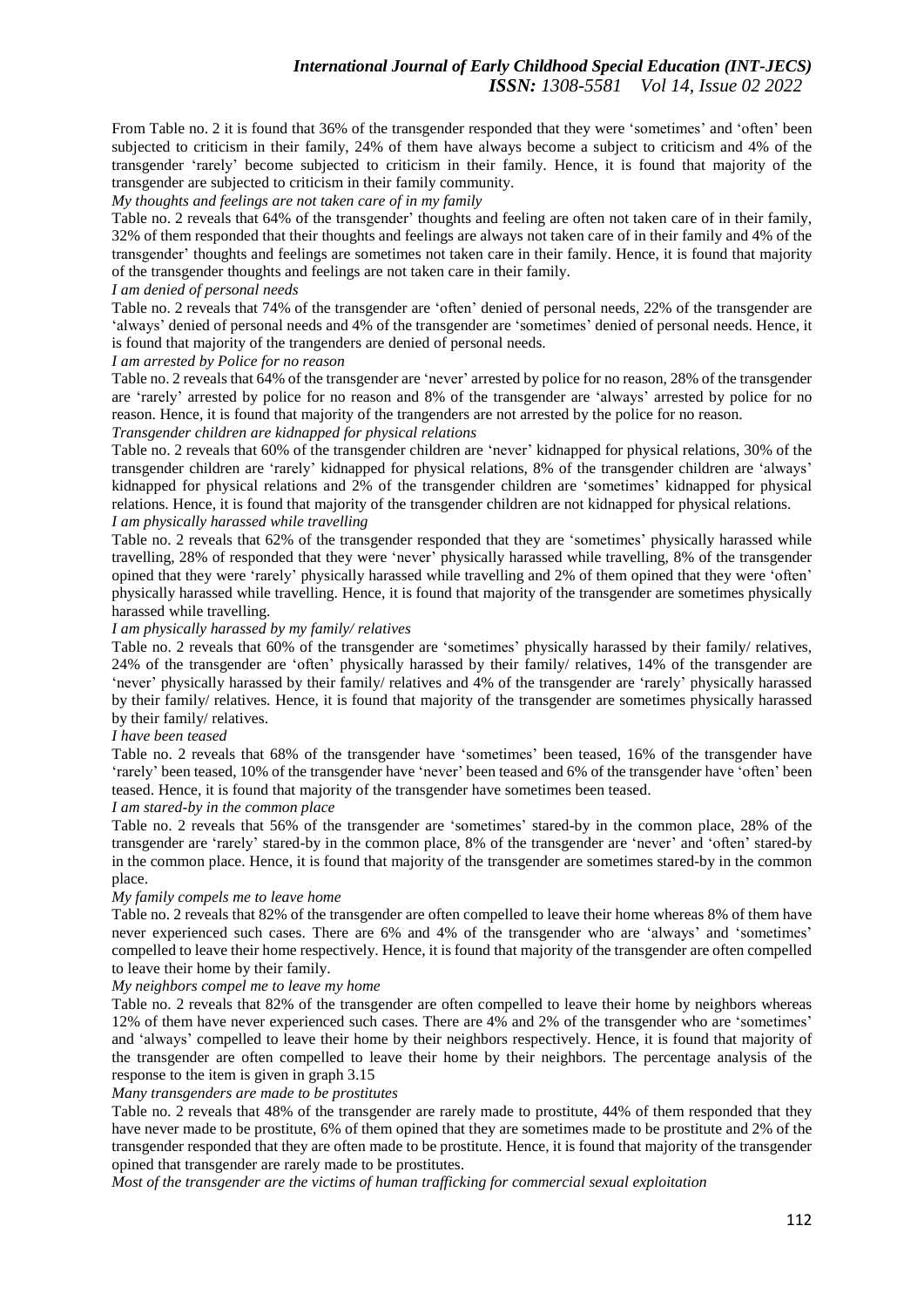# *International Journal of Early Childhood Special Education (INT-JECS) ISSN: 1308-5581 Vol 14, Issue 02 2022*

Table no. 2 reveals that 42% of the transgender are rarely the victims of human trafficking for commercial sexual exploitation, 32% of them responded that they have never been the victims of human trafficking for commercial sexual exploitation and 26% of them opined that they have sometimes become the victims of human trafficking for commercial sexual exploitation. Hence, it is found that majority of the transgender responded that the transgender are rarely been the victims of human trafficking for commercial sexual exploitation.

## *Many transgenders are the victims of organ transplantation*

Table no. 2 reveals that 45% of the transgender have 'never' become the victims of organ transplantation, 29% of them responded that they are 'rarely' been the victims of organ transplantation and 26% of them opined that they 'sometimes' become the victims of organ transplantation. Hence, it is found that majority of the transgender have never become the victims of organ transplantation.

#### *Many transgenders are victims of HIV/ AIDS*

Table no. 2 reveals that 46% of the transgender have 'never' and 'rarely' become the victims of HIV/ AIDS and 8% of them responded that they have 'sometimes' become the victims of HIV/ AIDS. Hence, it is found that majority of the transgender have never or rarely become the victims of HIV/ AIDS.

## *Many transgenders are suffering from Hepatitis B*

Table no. 2 reveals that 46% of the transgender have 'never' suffered from Hepatitis B, 44% of the transgender have 'rarely' suffered from Hepatitis B, 8% of the transgender 'sometimes' suffered from Hepatitis B and 2% of the transgender 'often' suffer from Hepatitis B disease. Hence, it is found that majority of the transgender have never or rarely suffered from Hepatitis B.

## *I ignore to visit doctors fearing to have Sexually Transmitted Disease*

Table no. 2 reveals that 44% of the transgender opined that they 'never' ignore to visit doctors fearing to have sexually transmitted disease, 34% of the transgender responded that they 'rarely' ignore to visit doctors fearing to have sexually transmitted disease, 20% of the transgender responded that they 'often' ignore to visit doctors fearing to have sexually transmitted disease and 2% of the transgender 'sometimes' ignore to visit doctors fearing to have sexually transmitted disease. Hence, it is found that majority of the transgender do not ignore to visit the doctors fearing to have sexually transmitted disease.

## **3. DISCUSSION**

The study shows that all the items which was based on the dimension under '**disrespect, downtrodden, rejection of entry and social exclusion'** reveals that most of the transgender are ignored by their relatives and are not accepted equally by their parents as compared to other children at home. Majority of the transgender sometimes become a matter of laughter among their relatives and are sometimes subjected to criticism in their family. Most of them have felt that their thoughts and feelings are often not been taken care of in their families and are often denied of their personal needs. Another dimension is based on '**child nabbing** and **physical abuse'** which reveals that majority of the transgender opined that transgender are never been arrested by police for no reasons and are never been kidnapped for physical relations. The study also reveal that majority of transgender sometimes face issues of physical harassment while travelling and also the physical harassment by their family/ relatives. The third dimension was on '**unwanted attention** and **leaving their home'**. The findings of the study reveal that majority of the transgender sometimes have been teased and stared- by in the common places. Most of the transgender are often been compelled to leave their home by their family and also by neighbors. The items pertaining to the dimension on '**sexually transmitted infection** and **human trafficking'** under socio- cultural problems of transgender reveal that; majority of the transgender opined that they are rarely or never been made to prostitute and are rarely or never been the victims of human trafficking for commercial sexual exploitation. The study also reflects that the most of the transgender has rarely or never become the victims of organ transplantation and also they have rarely or never become the victims of HIV/ AIDS and Hepatitis B disease. Majority of the transgender rarely or never ignore to visit the doctors due to fear of having Sexually Transmitted Disease.

#### **4. BIBLIOGRAPHY**

- [1] Asmy, V. S. & Nagaraj, P. (2015). Preliminary Problems Faced In Educating The Third Gender Community. Asia Pacific Journal of Research, vol. 1 issue 27, pp. 20-14. Retrieved from <https://www.researchgate.net/publication/313707474>
- [2] Chakrapani, V. (2010). Hijras/ transgender women in India: HIV, human rights and social exclusion. Report of United Nations Development Programme (UNDP), India, Retrieved from [http://www.undp.org](http://www.undp.org/)
- [3] Chandra, S. (2017). Transgender Children's Education and their Reengagement in Society. International Journal of Educational Research Studies, Retrieved from <https://www.researchgate.net/publication/321244767>